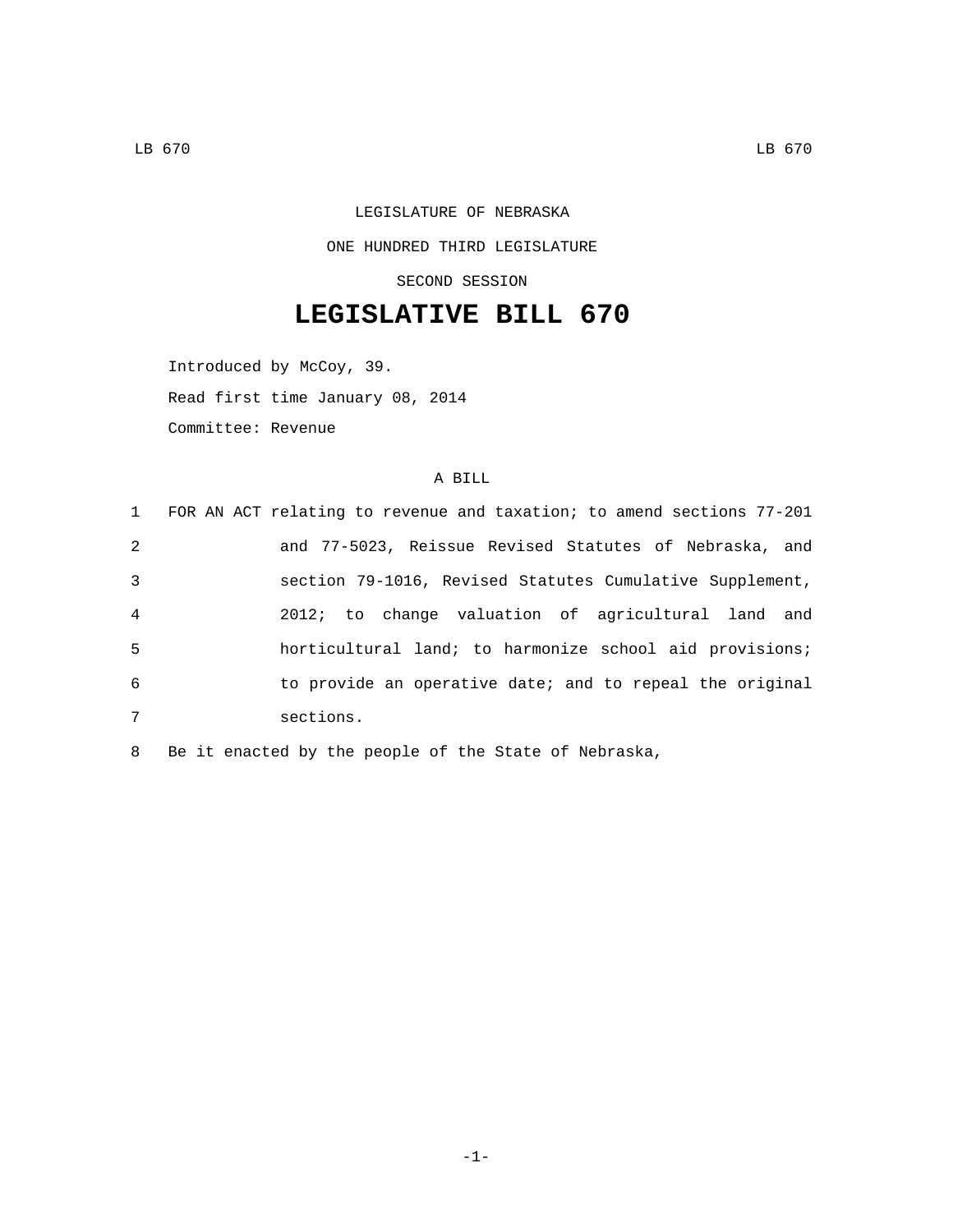LB 670 LB 670

 Section 1. Section 77-201, Reissue Revised Statutes of 2 Nebraska, is amended to read: 77-201 (1) Except as provided in subsections (2) through (4) of this section, all real property in this state, not expressly exempt therefrom, shall be subject to taxation and shall be valued at its actual value.6 (2) Agricultural land and horticultural land as defined in section 77-1359 shall constitute a separate and distinct class of property for purposes of property taxation, shall be subject to taxation, unless expressly exempt from taxation, and shall be valued 11 at seventy-five percent a percentage of its actual value as 12 follows: - (a) For tax year 2015, seventy-two percent of its actual 14 value; (b) For tax year 2016, sixty-nine percent of its actual 16 value; and (c) For tax year 2017 and each tax year thereafter, 18 sixty-five percent of its actual value. (3) Agricultural land and horticultural land actively devoted to agricultural or horticultural purposes which has value for purposes other than agricultural or horticultural uses and which meets the qualifications for special valuation under section 77-1344 shall constitute a separate and distinct class of property for purposes of property taxation, shall be subject to taxation, and 25 shall be valued for taxation at seventy-five percent a percentage of

-2-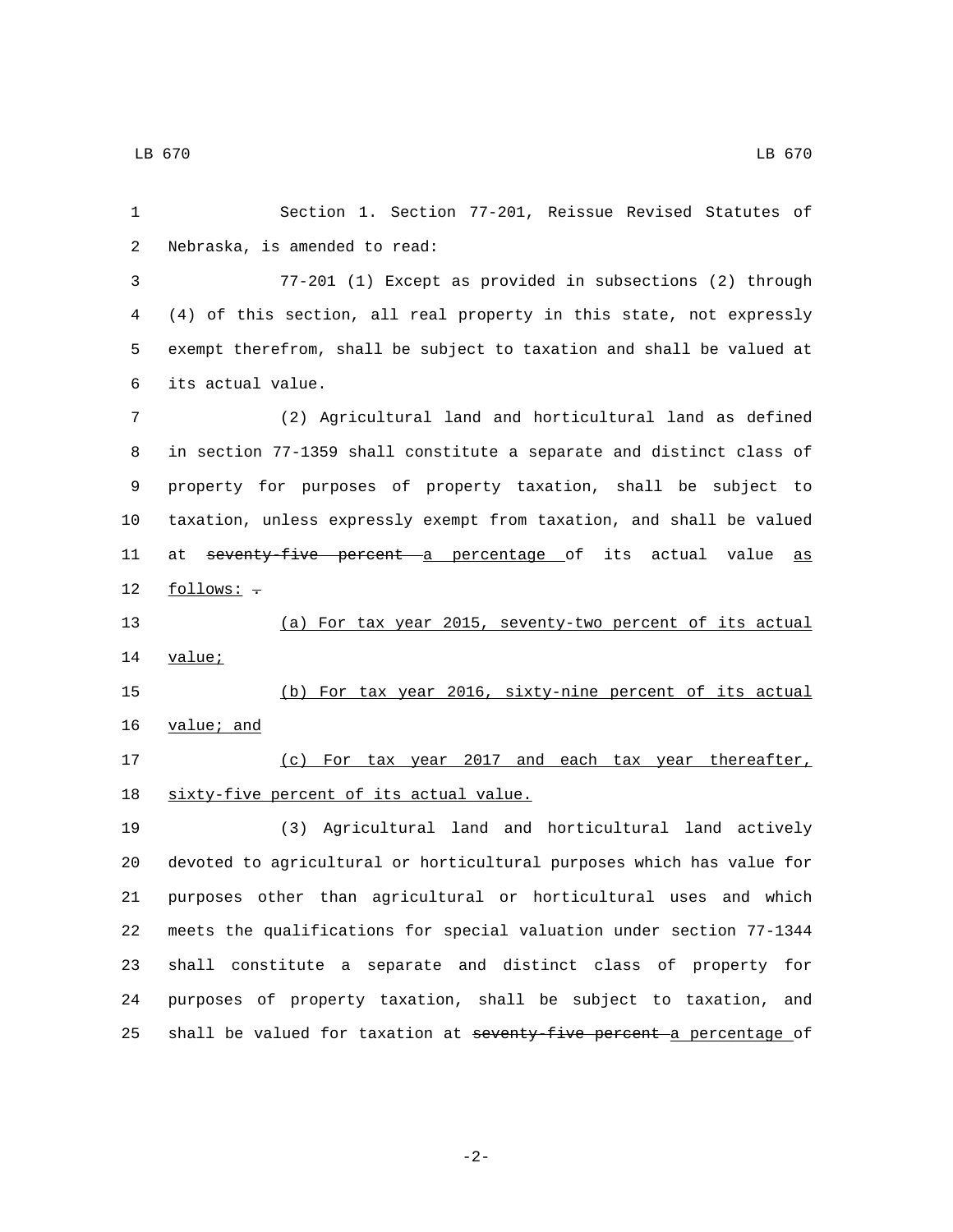2 follows: -

1 its special value valuation as defined in section 77-1343 as

 (a) For tax year 2015, seventy-two percent of its special 4 valuation;

 (b) For tax year 2016, sixty-nine percent of its special 6 valuation; and

 (c) For tax year 2017 and each tax year thereafter, 8 sixty-five percent of its special valuation.

 (4) Historically significant real property which meets the qualifications for historic rehabilitation valuation under sections 77-1385 to 77-1394 shall be valued for taxation as provided 12 in such sections.

 (5) Tangible personal property, not including motor vehicles registered for operation on the highways of this state, shall constitute a separate and distinct class of property for purposes of property taxation, shall be subject to taxation, unless expressly exempt from taxation, and shall be valued at its net book value. Tangible personal property transferred as a gift or devise or as part of a transaction which is not a purchase shall be subject to taxation based upon the date the property was acquired by the previous owner and at the previous owner's Nebraska adjusted basis. Tangible personal property acquired as replacement property for converted property shall be subject to taxation based upon the date the converted property was acquired and at the Nebraska adjusted basis of the converted property unless insurance proceeds are payable

-3-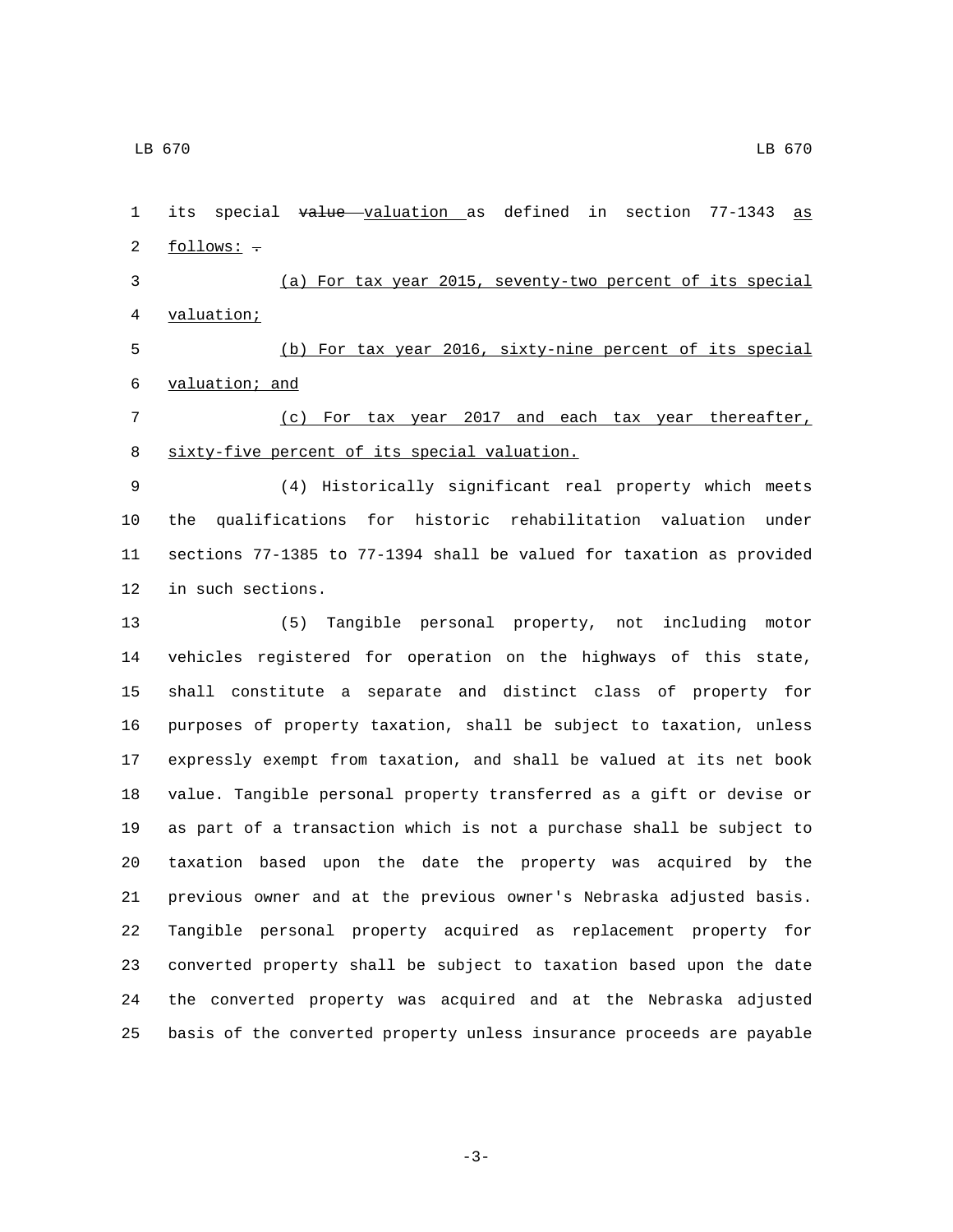LB 670 LB 670

 by reason of the conversion. For purposes of this subsection, (a) converted property means tangible personal property which is compulsorily or involuntarily converted as a result of its destruction in whole or in part, theft, seizure, requisition, or condemnation, or the threat or imminence thereof, and no gain or loss is recognized for federal or state income tax purposes by the holder of the property as a result of the conversion and (b) replacement property means tangible personal property acquired within two years after the close of the calendar year in which tangible personal property was converted and which is, except for date of construction or manufacture, substantially the same as the converted property.

 Sec. 2. Section 77-5023, Reissue Revised Statutes of 13 Nebraska, is amended to read:

 77-5023 (1) Pursuant to section 77-5022, the commission shall have the power to increase or decrease the value of a class or subclass of real property in any county or taxing authority or of real property valued by the state so that all classes or subclasses of real property in all counties fall within an acceptable range.

 (2) An acceptable range is the percentage of variation from a standard for valuation as measured by an established indicator of central tendency of assessment. Acceptable ranges are:

 (a) For agricultural land and horticultural land as 23 defined in section  $77-1359$ :  $\frac{1}{7}$  sixty-nine to seventy-five percent of actual value;

(i) For tax year 2015, sixty-six to seventy-two percent

-4-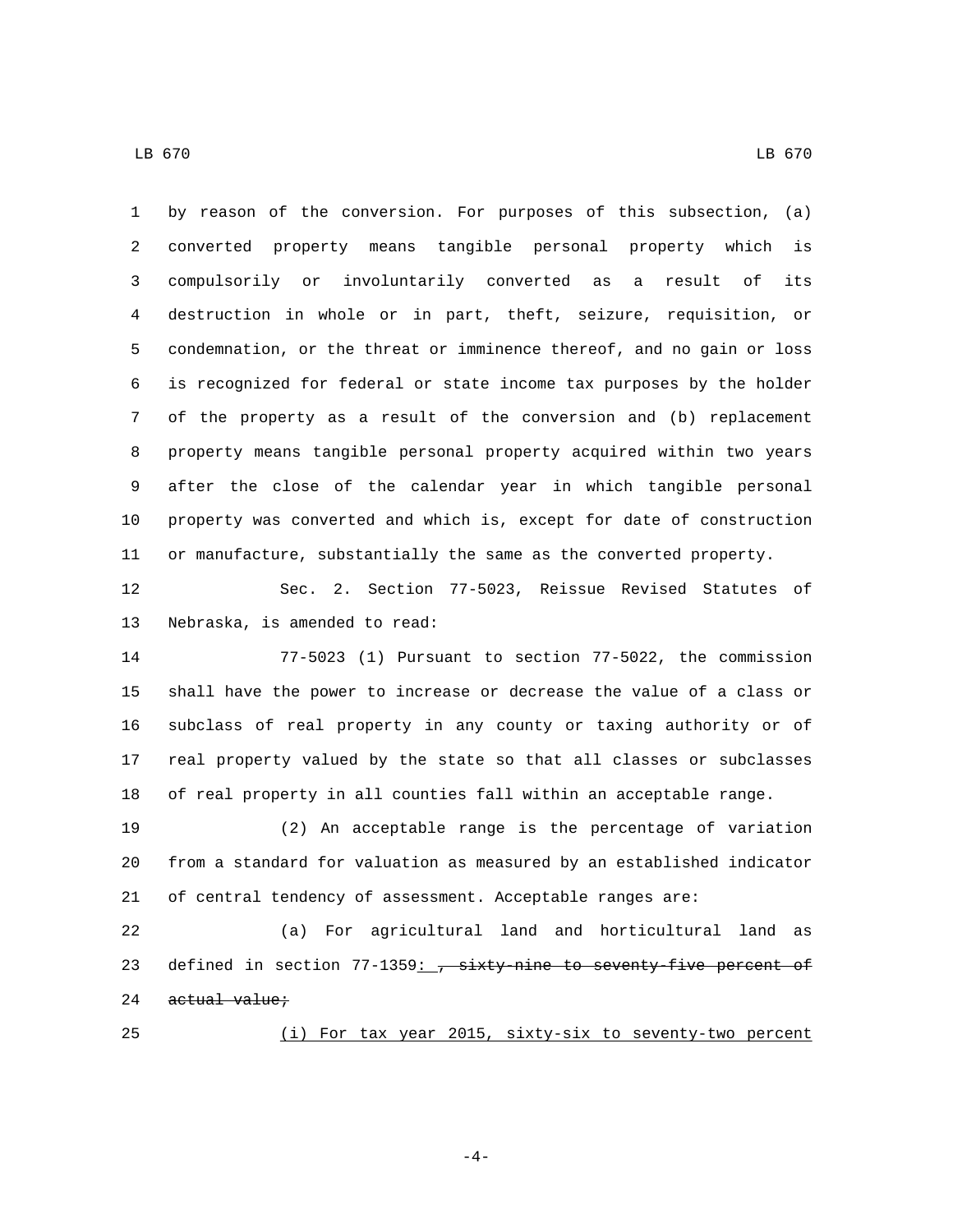2 (ii) For tax year 2016, sixty-three to sixty-nine percent 4 (iii) For tax year 2017 and each tax year thereafter, 5 fifty-nine to sixty-five percent of actual value; 6 (b) for For lands receiving special valuation as defined 7 in section 77-1343: , sixty-nine to seventy-five percent of special 8 valuation as defined in section 77-1343; and 9 (i) For tax year 2015, sixty-six to seventy-two percent

10 of special valuation;

1 of actual value;

3 of actual value; and

11 (ii) For tax year 2016, sixty-three to sixty-nine percent 12 of special valuation; and

13 (iii) For tax year 2017 and each tax year thereafter, 14 fifty-nine to sixty-five percent of special valuation; and

15 (c) for For all other real property, ninety-two to one 16 hundred percent of actual value.

17 (3) Any increase or decrease shall cause the level of 18 value determined by the commission to be at the midpoint of the 19 applicable acceptable range.

 (4) Any decrease or increase to a subclass of property shall also cause the level of value determined by the commission for the class from which the subclass is drawn to be within the 23 applicable acceptable range.

24 (5) Whether or not the level of value determined by the 25 commission falls within an acceptable range or at the midpoint of an

-5-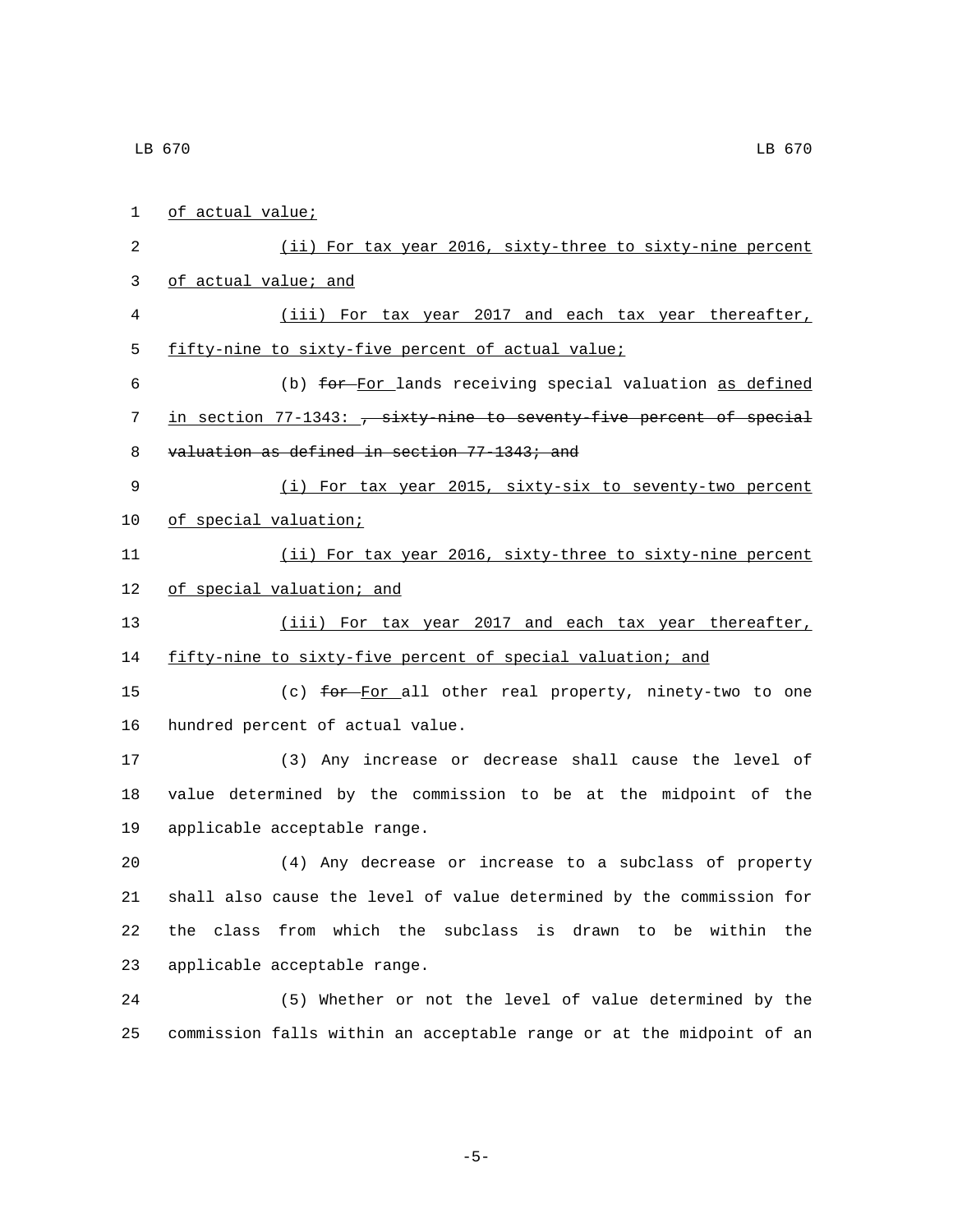acceptable range may be determined to a reasonable degree of certainty relying upon generally accepted mass appraisal techniques.

 Sec. 3. Section 79-1016, Revised Statutes Cumulative Supplement, 2012, is amended to read:4

 79-1016 (1) On or before August 25, the county assessor shall certify to the Property Tax Administrator the total taxable value by school district in the county for the current assessment year on forms prescribed by the Tax Commissioner. The county assessor may amend the filing for changes made to the taxable valuation of the school district in the county if corrections or errors on the original certification are discovered. Amendments shall be certified to the Property Tax Administrator on or before September 30.

 (2) On or before October 10, the Property Tax Administrator shall compute and certify to the State Department of Education the adjusted valuation for the current assessment year for each class of property in each school district and each local system. The adjusted valuation of property for each school district and each local system, for purposes of determining state aid pursuant to the Tax Equity and Educational Opportunities Support Act, shall reflect as nearly as possible state aid value as defined in subsection (3) of this section. The Property Tax Administrator shall notify each school district and each local system of its adjusted valuation for the current assessment year by class of property on or before October 10. Establishment of the adjusted valuation shall be based on the taxable value certified by the county assessor for each school district in

-6-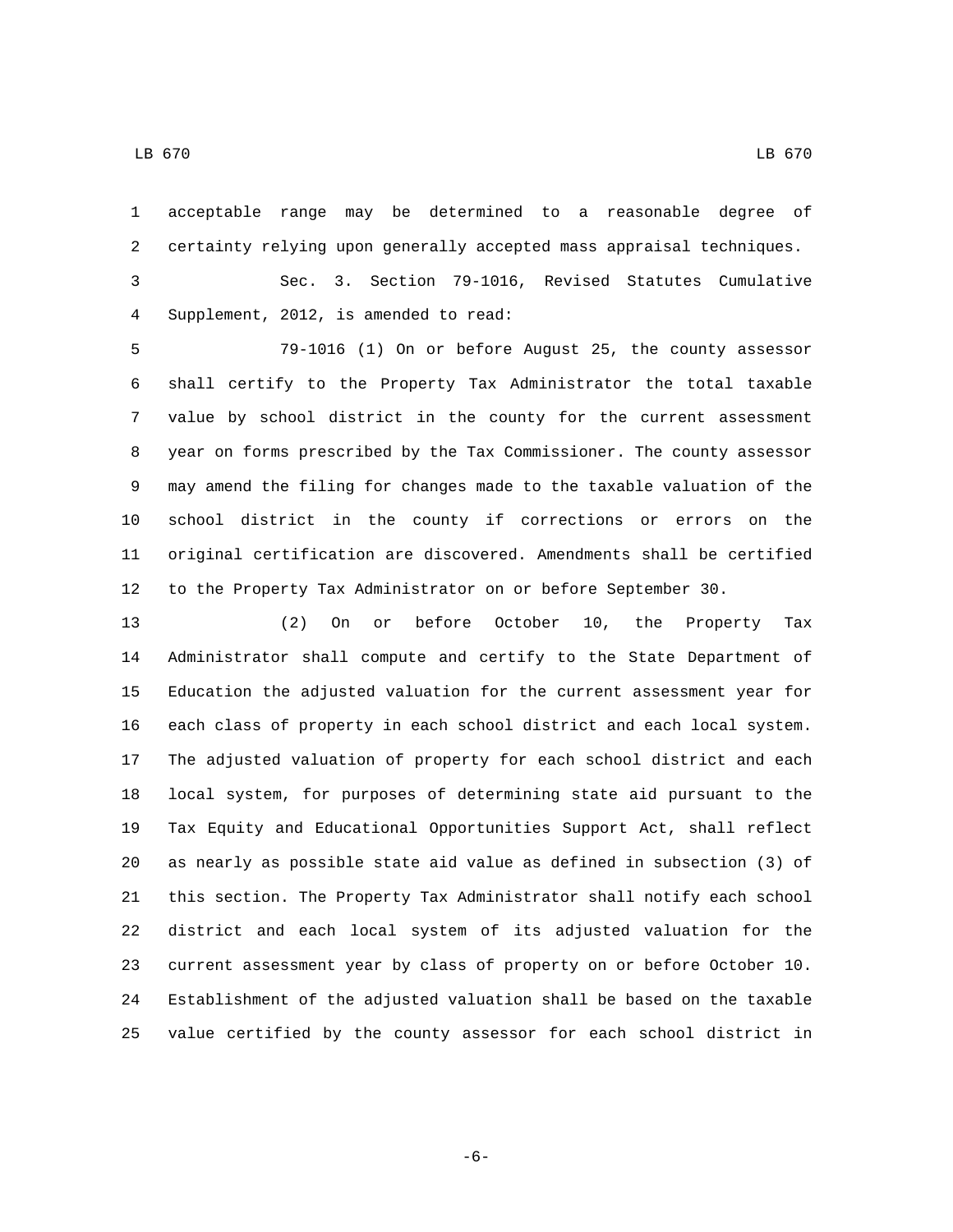| 1  | the county adjusted by the determination of the level of value for       |
|----|--------------------------------------------------------------------------|
| 2  | each school district from an analysis of the comprehensive assessment    |
| 3  | ratio study or other studies developed by the Property<br>Tax            |
| 4  | Administrator, in compliance with professionally accepted mass           |
| 5  | appraisal techniques, as required by section 77-1327.<br>The<br>Tax      |
| 6  | Commissioner shall adopt and promulgate rules and regulations setting    |
| 7  | forth standards for the determination of level of value for state aid    |
| 8  | purposes.                                                                |
| 9  | (3) For purposes of this section, state aid value means:                 |
| 10 | real property other than agricultural<br>and<br>(a)<br>For               |
| 11 | horticultural land, ninety-six percent of actual value;                  |
| 12 | $(b)$ (b) (i) For agricultural and horticultural<br>land,                |
| 13 | seventy-two percent a percentage of actual value as provided in          |
| 14 | sections $77-1359$ to and $77-1363$ as follows: $\overline{\phantom{a}}$ |
| 15 | (A) For tax year 2015, sixty-nine percent of actual                      |
| 16 | value;                                                                   |
| 17 | (B) For tax year 2016, sixty-six percent of actual value;                |
| 18 | and                                                                      |
| 19 |                                                                          |
|    | (C) For tax year 2017 and each tax year thereafter,                      |
| 20 | sixty-two percent of actual value.                                       |
| 21 | (ii) For agricultural and horticultural land that                        |
| 22 | receives special valuation pursuant to section 77-1344, seventy-two      |
| 23 | percent a percentage of special valuation as defined in section          |

(A) For tax year 2015, sixty-nine percent of special

-7-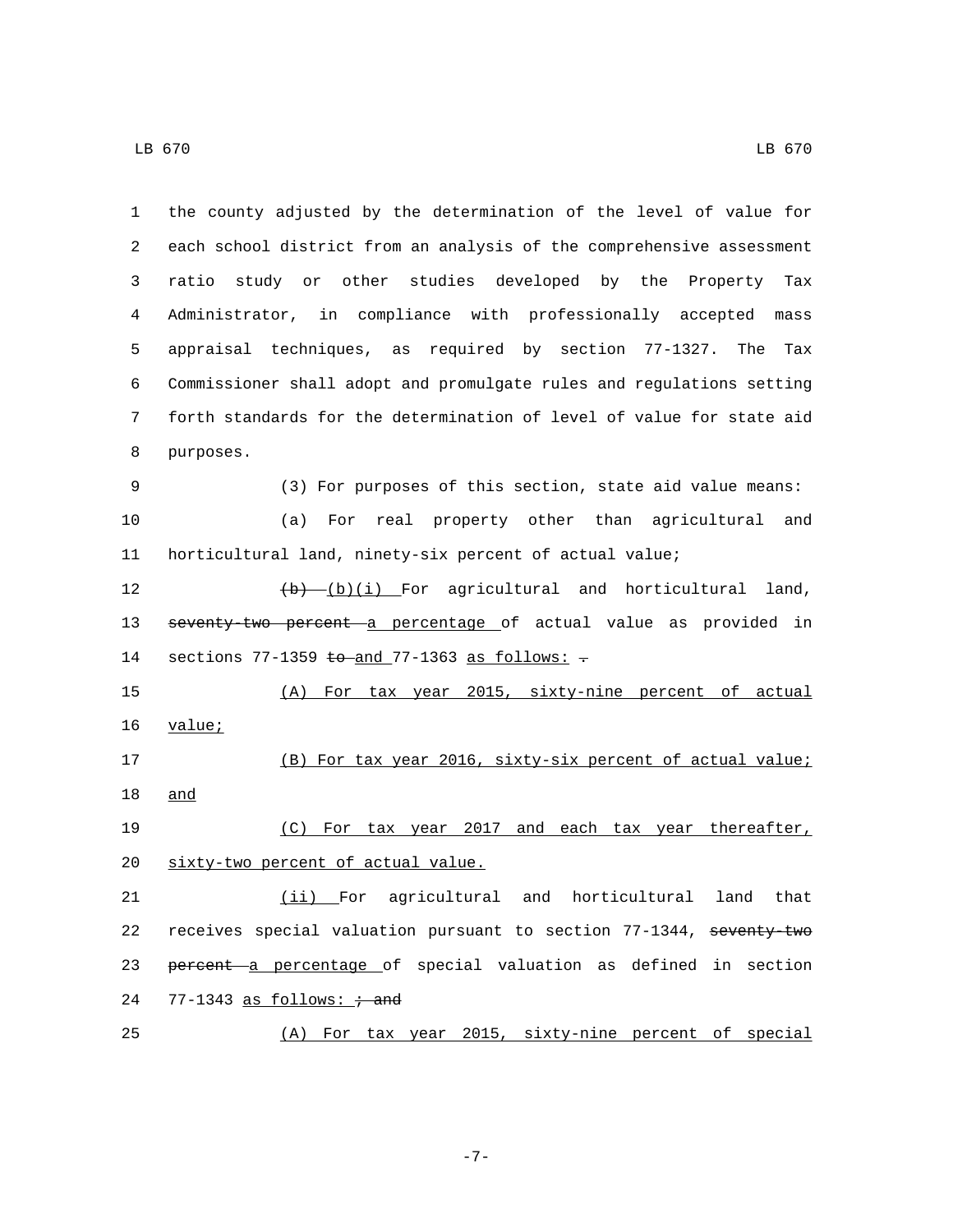1 valuation;

 (B) For tax year 2016, sixty-six percent of special 3 valuation; and

 (C) For tax year 2017 and each tax year thereafter, 5 sixty-two percent of special valuation; and

 (c) For personal property, the net book value as defined 7 in section 77-120.

 (4) On or before November 10, any local system may file with the Tax Commissioner written objections to the adjusted valuations prepared by the Property Tax Administrator, stating the reasons why such adjusted valuations are not the valuations required by subsection (3) of this section. The Tax Commissioner shall fix a time for a hearing. Either party shall be permitted to introduce any evidence in reference thereto. On or before January 1, the Tax Commissioner shall enter a written order modifying or declining to modify, in whole or in part, the adjusted valuations and shall certify the order to the State Department of Education. Modification by the Tax Commissioner shall be based upon the evidence introduced at hearing and shall not be limited to the modification requested in the written objections or at hearing. A copy of the written order shall be mailed to the local system within seven days after the date of the order. The written order of the Tax Commissioner may be appealed within thirty days after the date of the order to the Tax Equalization and Review Commission in accordance with section 77-5013.25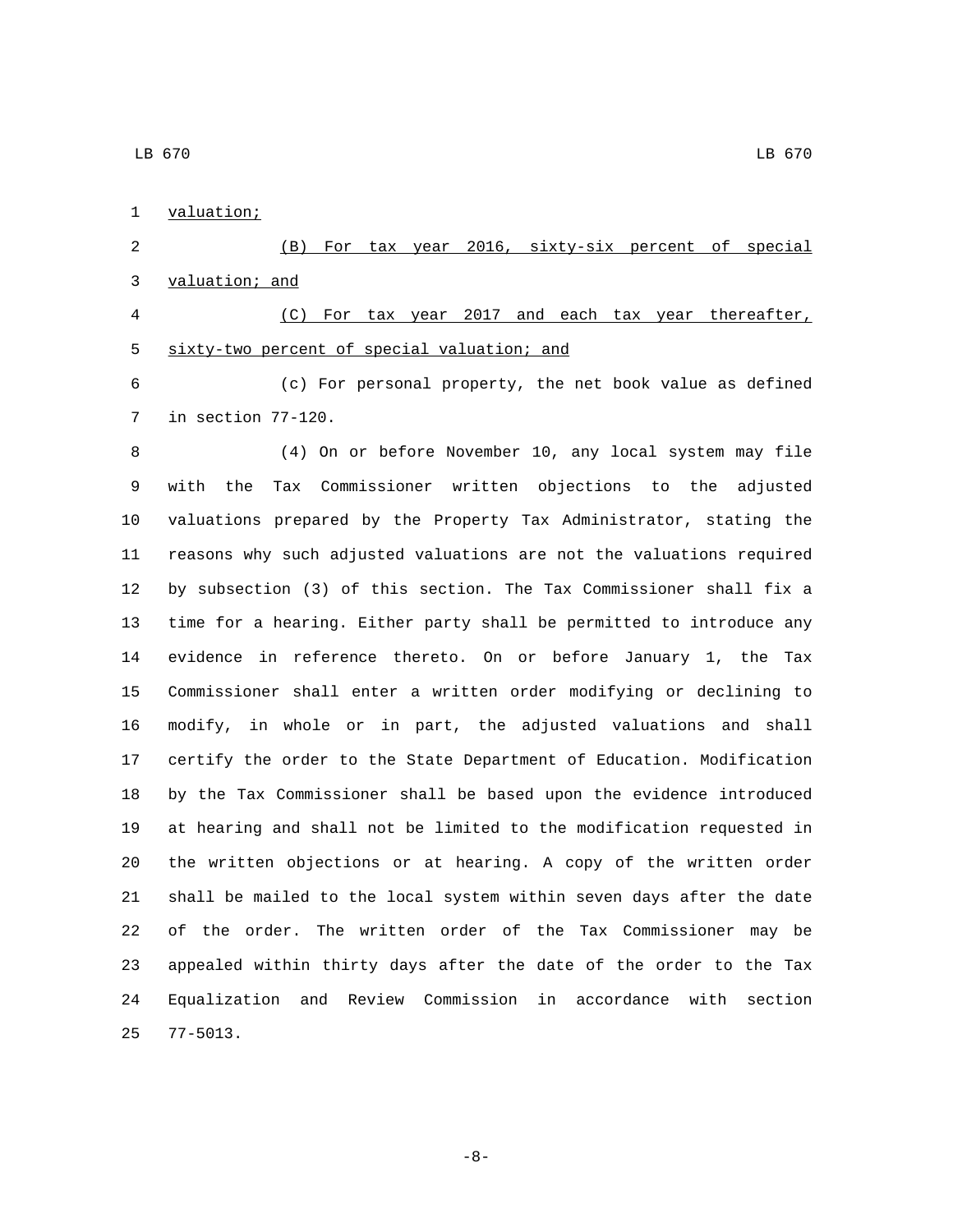(5) On or before November 10, any local system or county official may file with the Tax Commissioner a written request for a nonappealable correction of the adjusted valuation due to clerical error as defined in section 77-128 or, for agricultural and horticultural land, assessed value changes by reason of land qualified or disqualified for special use valuation pursuant to sections 77-1343 to 77-1347.01. On or before the following January 1, the Tax Commissioner shall approve or deny the request and, if approved, certify the corrected adjusted valuations resulting from 10 such action to the State Department of Education.

 (6) On or before May 31 of the year following the certification of adjusted valuation pursuant to subsection (2) of this section, any local system or county official may file with the Tax Commissioner a written request for a nonappealable correction of the adjusted valuation due to changes to the tax list that change the assessed value of taxable property. Upon the filing of the written request, the Tax Commissioner shall require the county assessor to recertify the taxable valuation by school district in the county on forms prescribed by the Tax Commissioner. The recertified valuation shall be the valuation that was certified on the tax list, pursuant to section 77-1613, increased or decreased by changes to the tax list that change the assessed value of taxable property in the school district in the county in the prior assessment year. On or before the following July 31, the Tax Commissioner shall approve or deny the request and, if approved, certify the corrected adjusted valuations